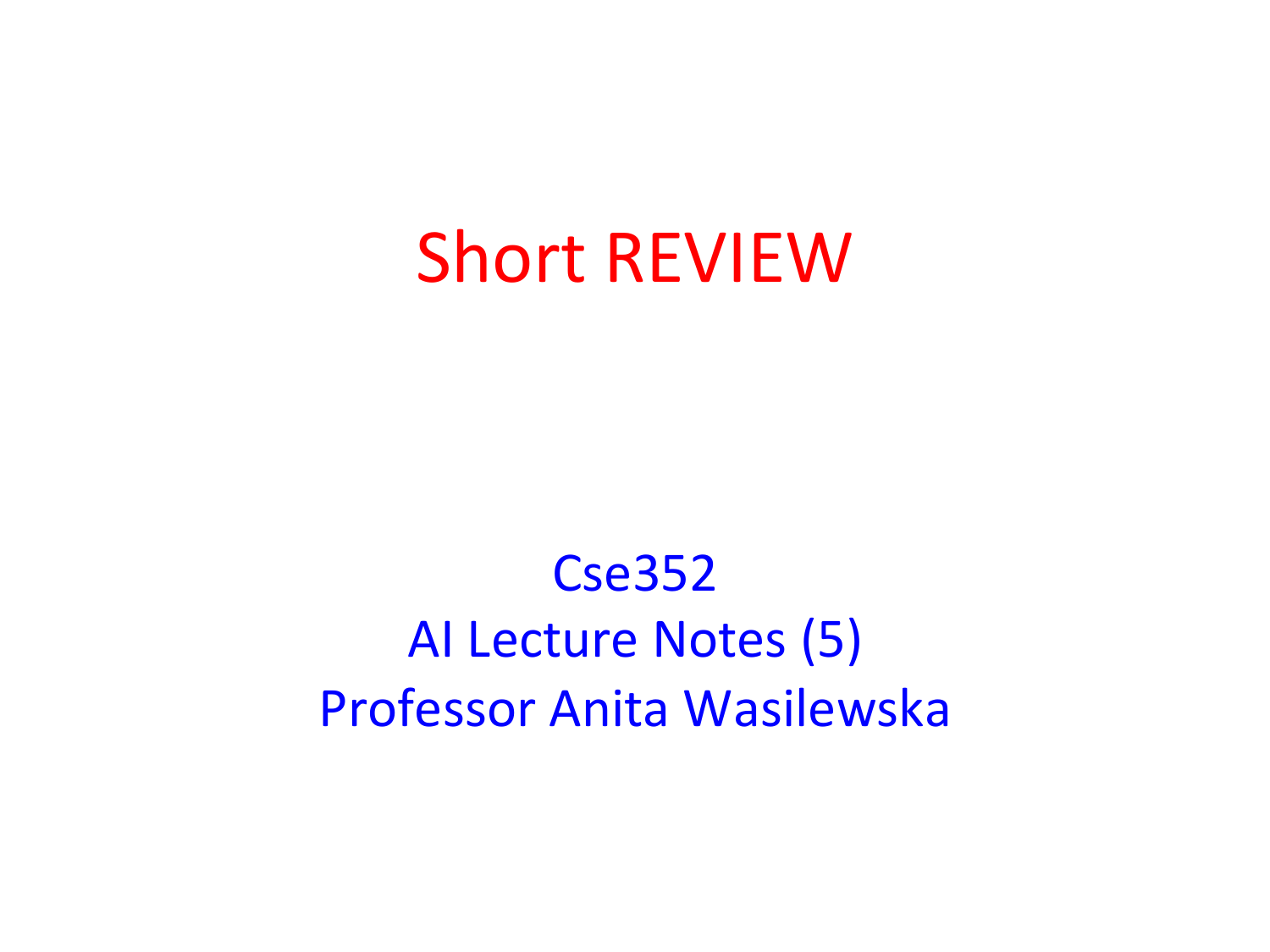## PART ONE

- CONCEPTUALIZATION DEFINITION (NILSON)
- **Conceptualization** step one of formalization of knowledge in declarative form

 $C = (U, F, R)$ 

- **U** − Universe of discourse; it is a FINITE set of objects.
- **F** − Functional Basis Set; Set of functions (defined on **U**). Functions may be partial.
- **R** − Relational Basis Set; Set of relations defined on **U**.
- Remark: sets **U, R, F** are FINITE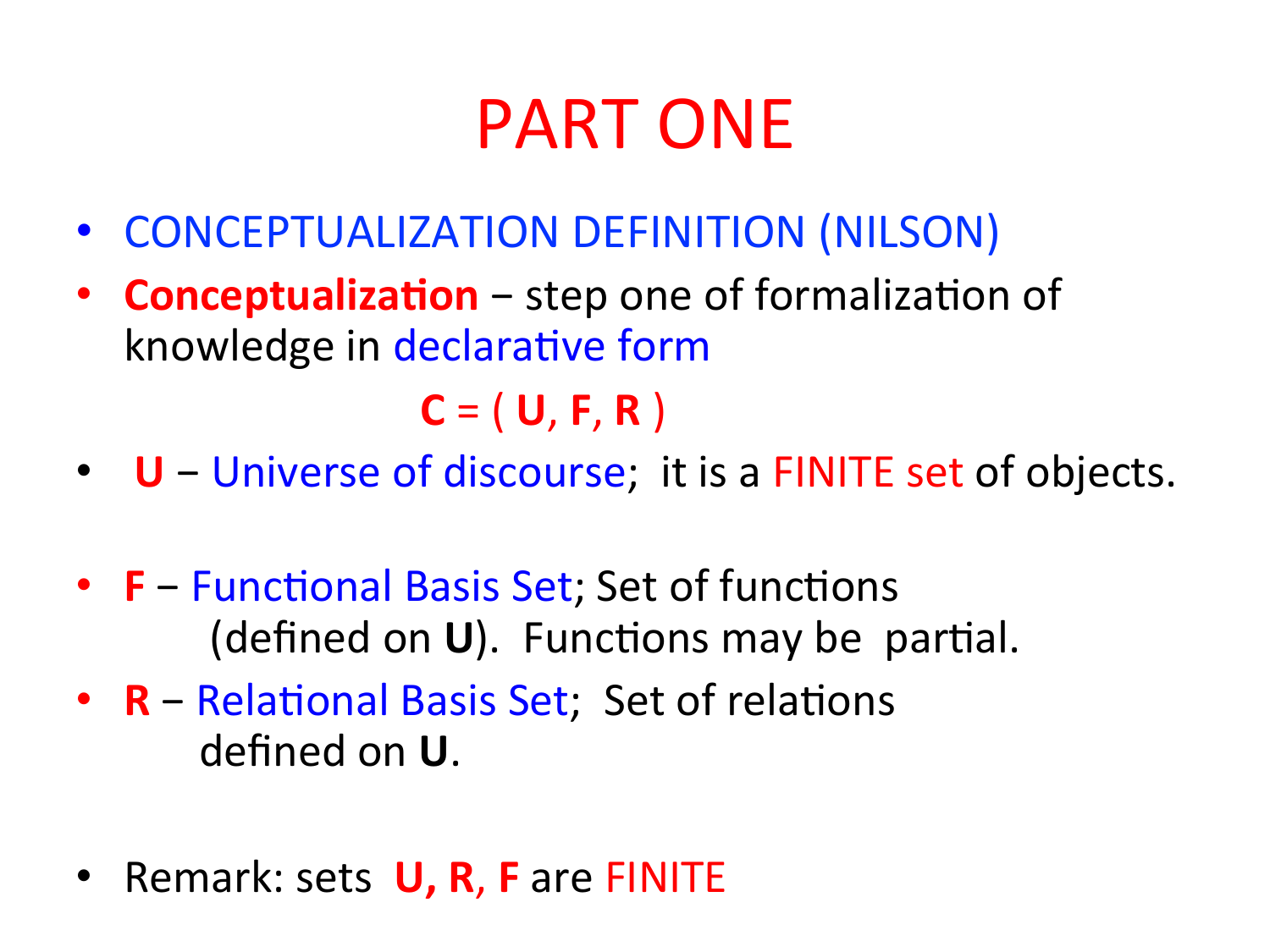# Problem 1

- **Conceptualize** the following situation using **Nilsson's definition**
- In a room there are 2 cats, 3 dogs, and 2 kind of FOOD– one for cats and one for dogs.
- The following properties must be true.
- *1. One cat likes all dogs.*
- *2. One dog hates all cats.*
- *3. Everybody (cats and dogs) like all FOOD.*
- *4. One dog hates cat food.*
- *5. All cats hate dog food.*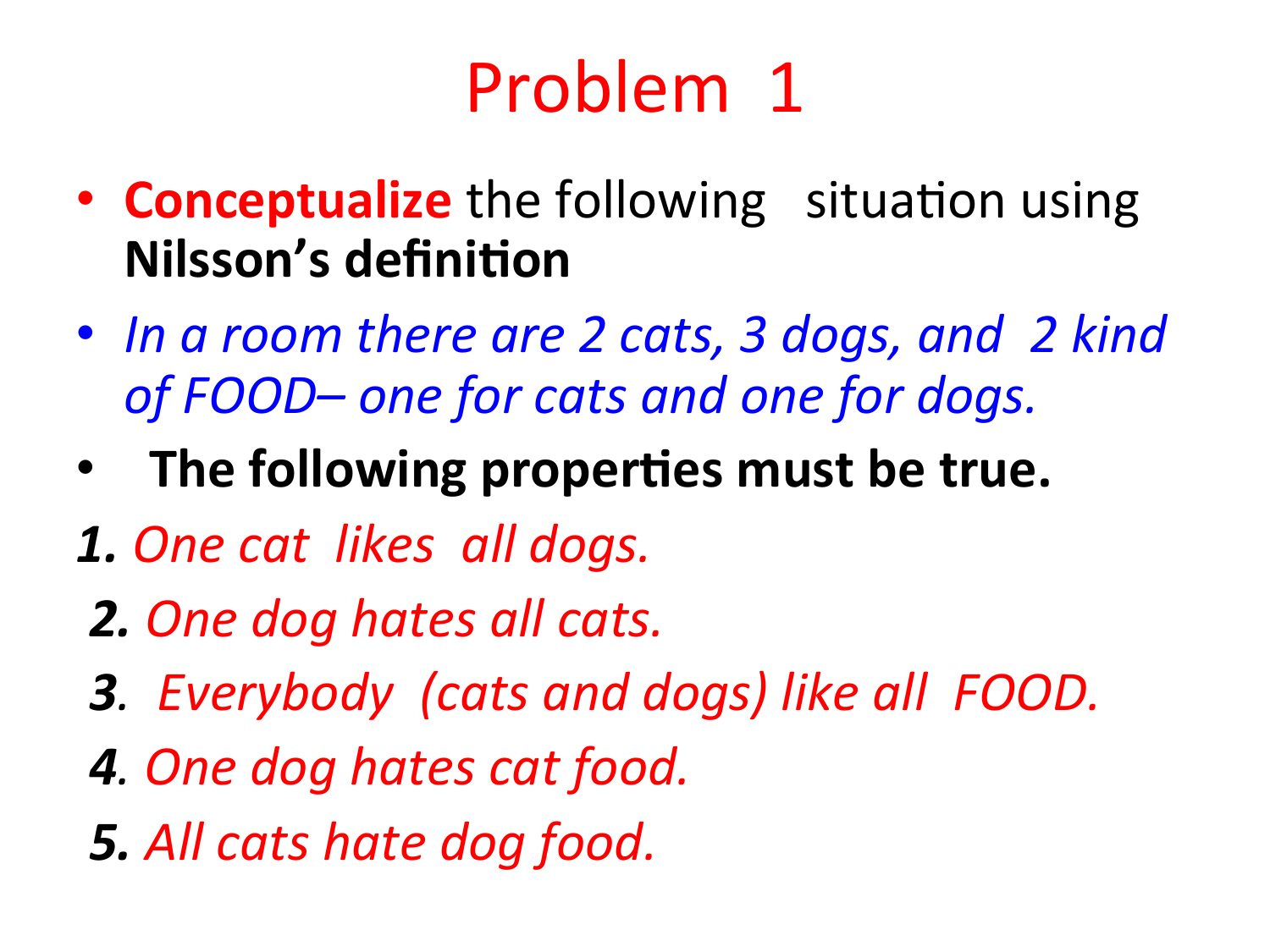### Problem 1- Notation

- **We use the following notation**
- U − Universe of discourse is the set

#### $U = \{ 01, 02, 03, 04, 05, 06, 07 \}$

- **R** − Relational Basis Set; Set of relations **R** = { CAT, DOG,FOOD, CFOOD, DFOOD, LIKE, HATE }
- WE USE **INTENDED** Interpretation, i.e.
- •

Relation **CAT** is defined intuitively by a property x is a cat

- Relation **DOG** is defined intuitively by a property x is a dog
- Relation **FOOD** is defined intuitively by a property x is food
- Relation **CFOOD** is defined intuitively by a property x is cat food
- Relation **DFOOD** is defined intuitively by a property x is dog food
- Relation LIKE is defined intuitively by a property x likes y
- Relation LIKE is defined intuitively by a property x likes y
- Relation **HATE** is defined intuitively by a property x hates y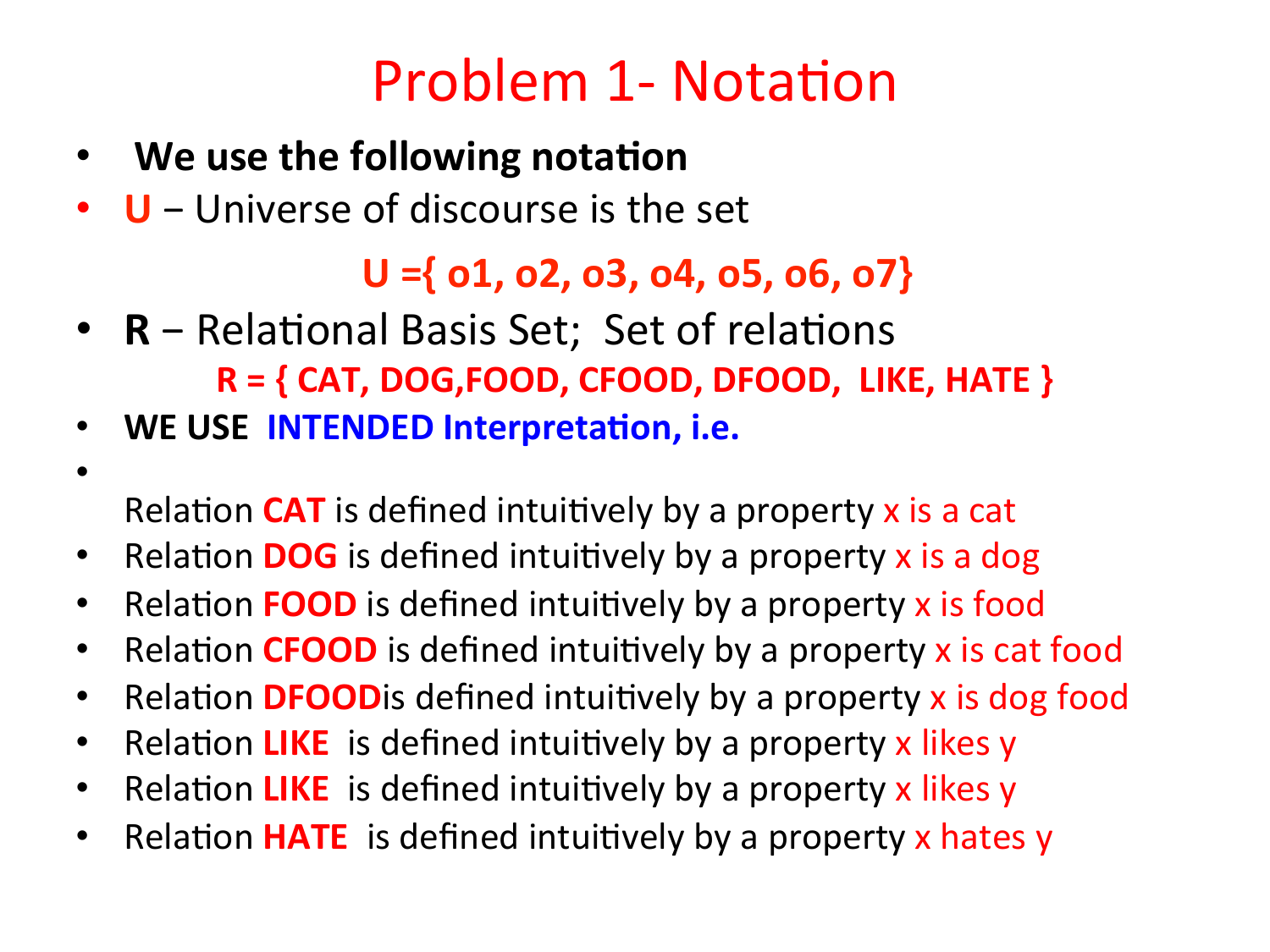## Problem 1-Relations

Remark that the relations

### **CAT, DOG, FOOD, CFOOD, DFOOD**

are *one argument relations* and

the relations

#### **LIKE, HATE**

are *two argument relation* and all of them are defined on the Universe U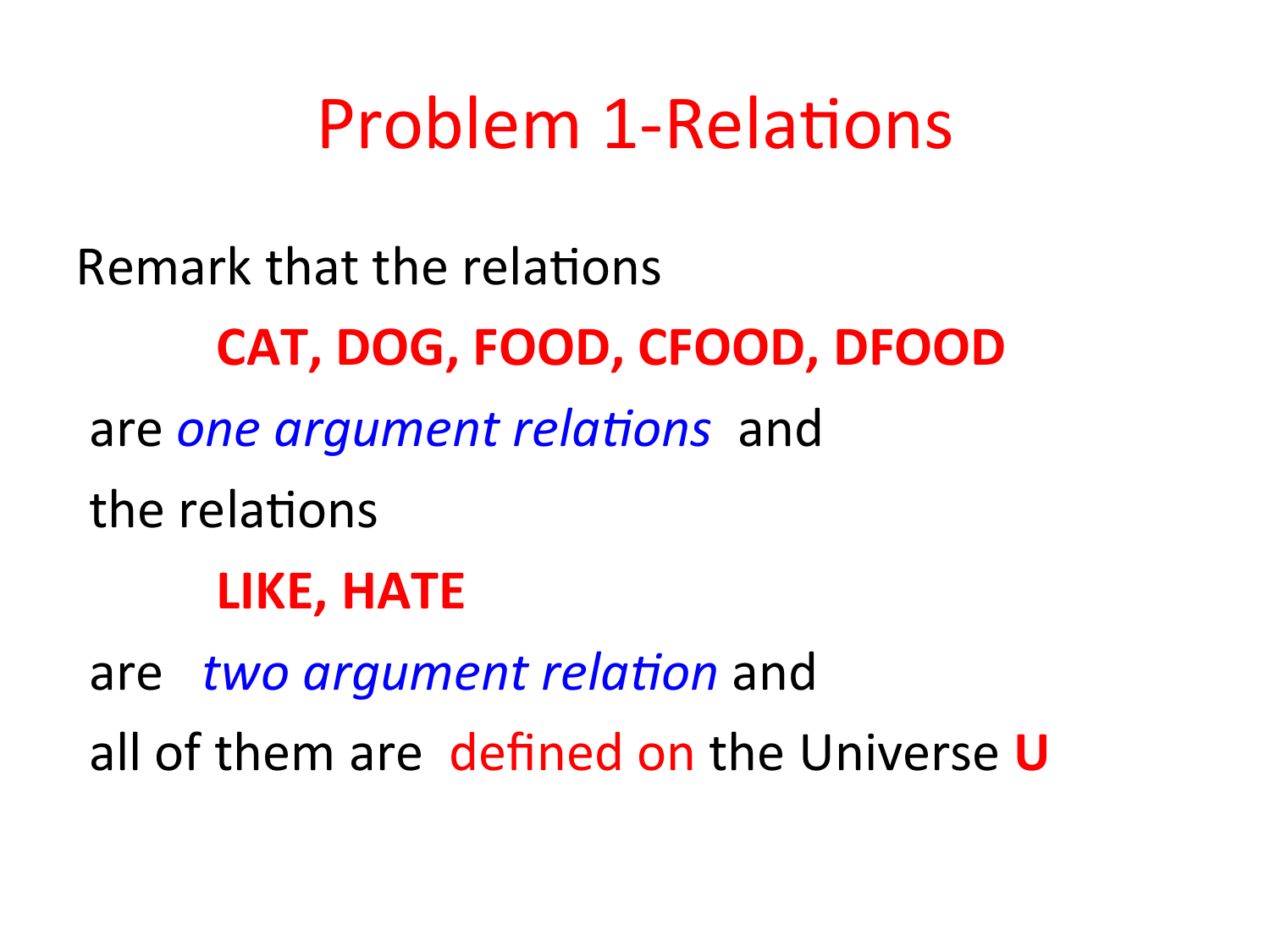# Solution: Relations Definition

- We define, for example the relation **CAT⊆ U** (one argument relation) as
- $\cdot$  **CAT={** o1, o2}
- 
- We define, for example the relation **DOG⊆ U**
- (one argument relation) as
- **DOG=**  $\{$  03, 04, 05 $\}$
- Observe that the sets **CAT** and **DOG** must be **disjoint-** as we use the **intended interpretation**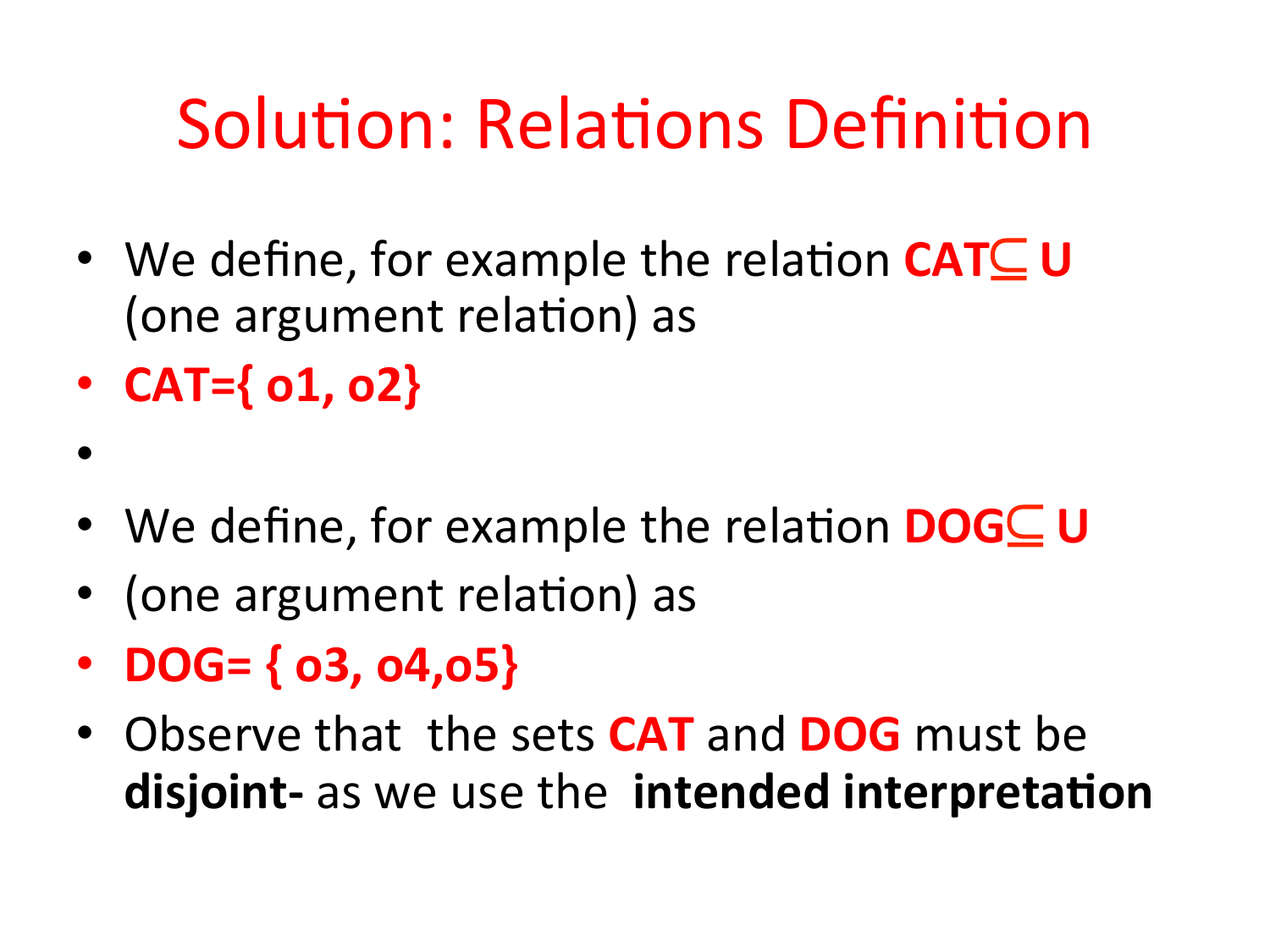## Solution: Relations Definition

- Observe that the sets **CAT, DOG** and **FOOD** must also be disjoint- as we use the intended interpretation
- We must define now the relation **FOOD⊂ U**
- (one argument relation) as
- **FOOD** ={ $o6, o7$ }
- We define, for example the one argument relations
- **CFOOD** ⊆ **FOOD**⊆ **U, DFOOD** ⊆ **FOOD**⊆ **U,** as
- **CFOOD={** o7}, DFOOD={ o6}
- Observe that the sets **CFOOD** and **DFOOD** must be **disjoint-** as we use the **intended** interpretation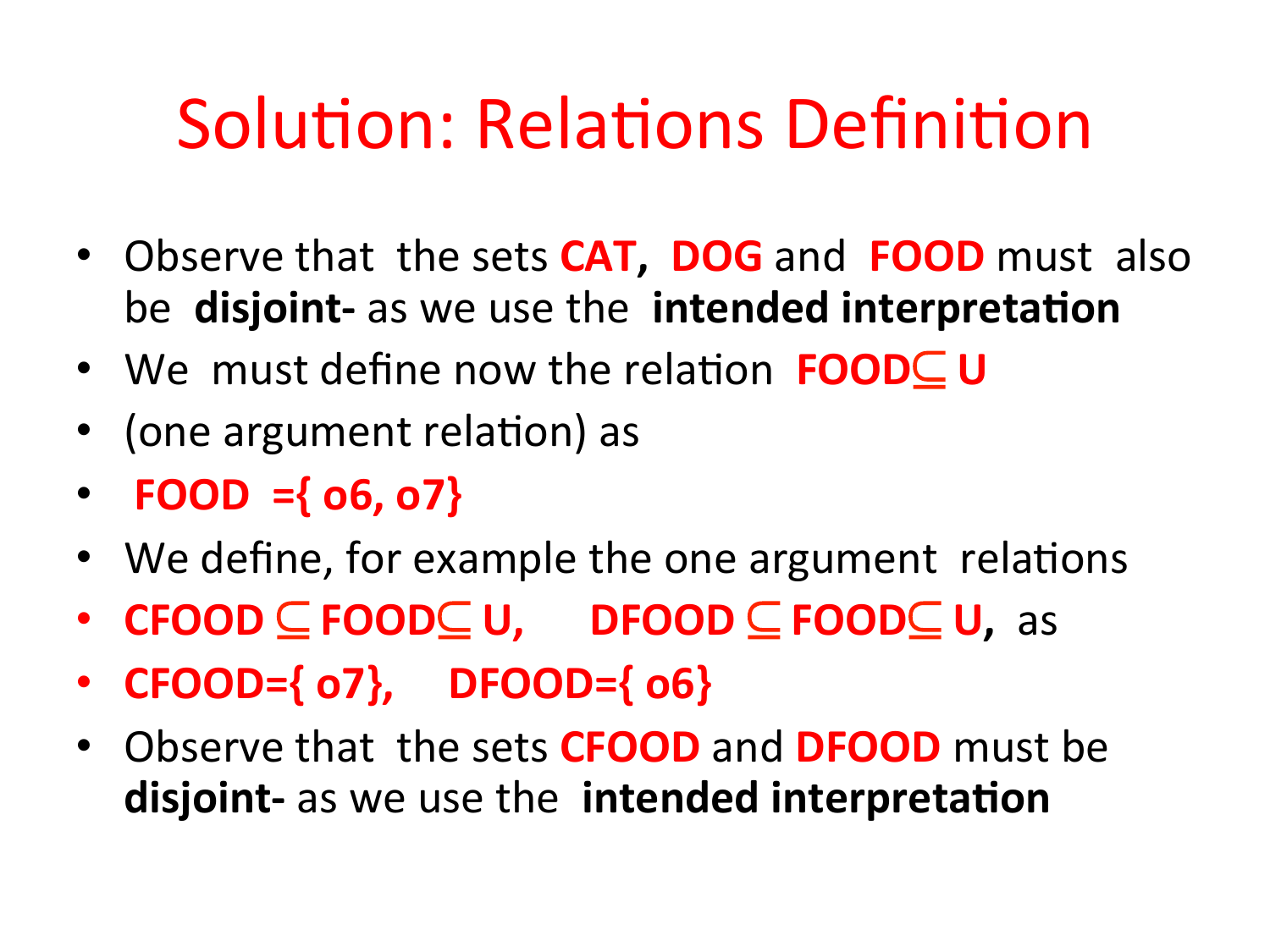### **DEFINITION** of the relations LIKE, HATE

- Relations LIKE, HATE are defined intuitively by respective properties: *x* likes y and *x* hates y
- Both are 2 argument relation defined on U, i.e.
- **LIKE⊆ UxU** and **HATE** ⊆ UxU
- and must fulfill the following properties:
	- **1.** One cat likes all dogs.
- *2. One dog hates all cats.*
- *3. Everybody (cats and dogs) like all FOOD.*
- *4. One dog hates cat food.*
- *5. All cats hate dog food*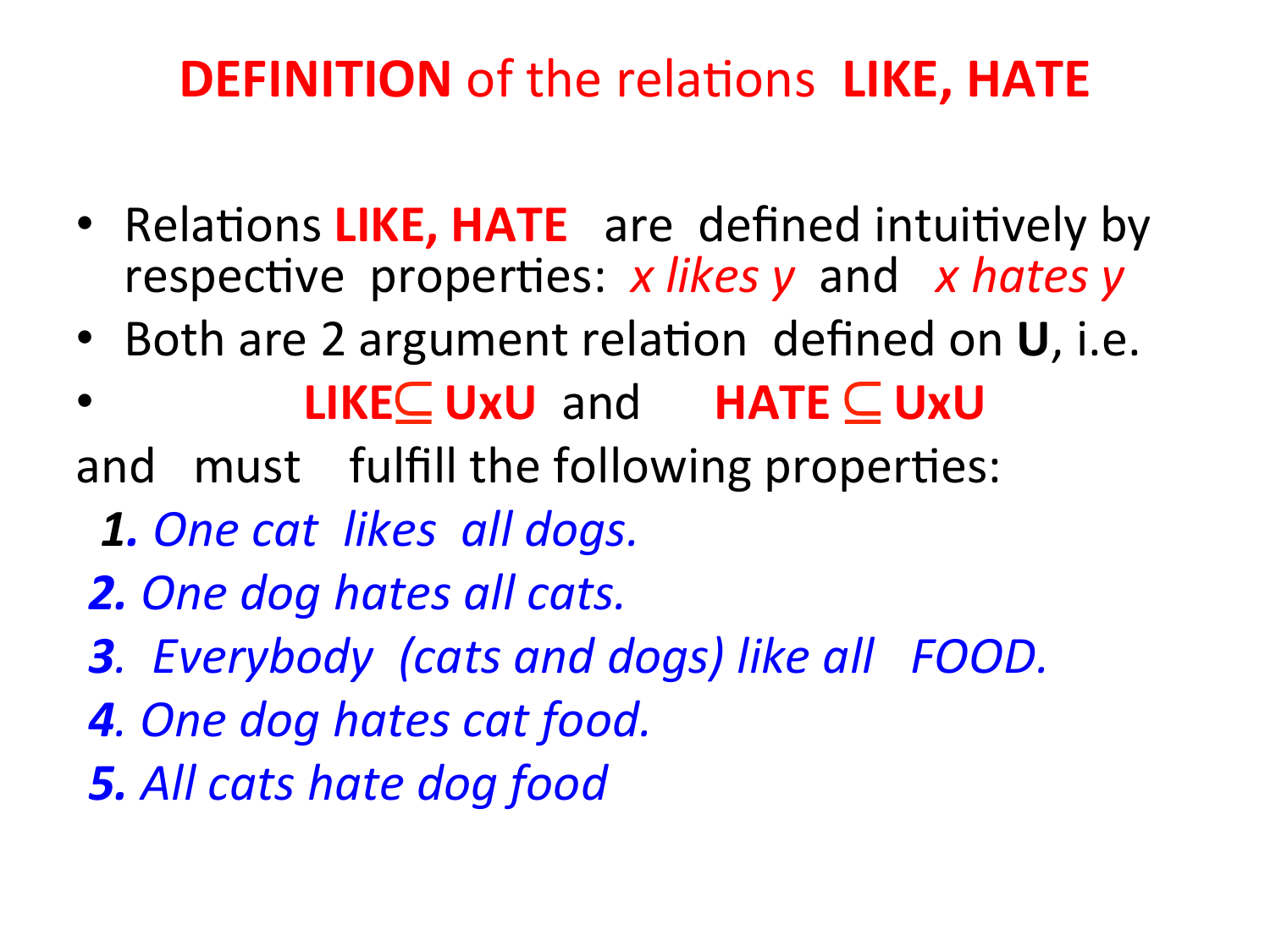### **Definitions** of the relations LIKE, HATE

- Observe that the relations LIKE and **HATE** in order to fulfill the conditions **1.-5.** must be defined differently on different subsets of **U**.
- We define first appropriate parts
- LIKE1, LIKE2 of the relation LIKE that correspond to properties **1., 3.** and define **LIKE** as set union of all of them, i.e. we put

### $LIKE = LIKE1$   $V LIKE2$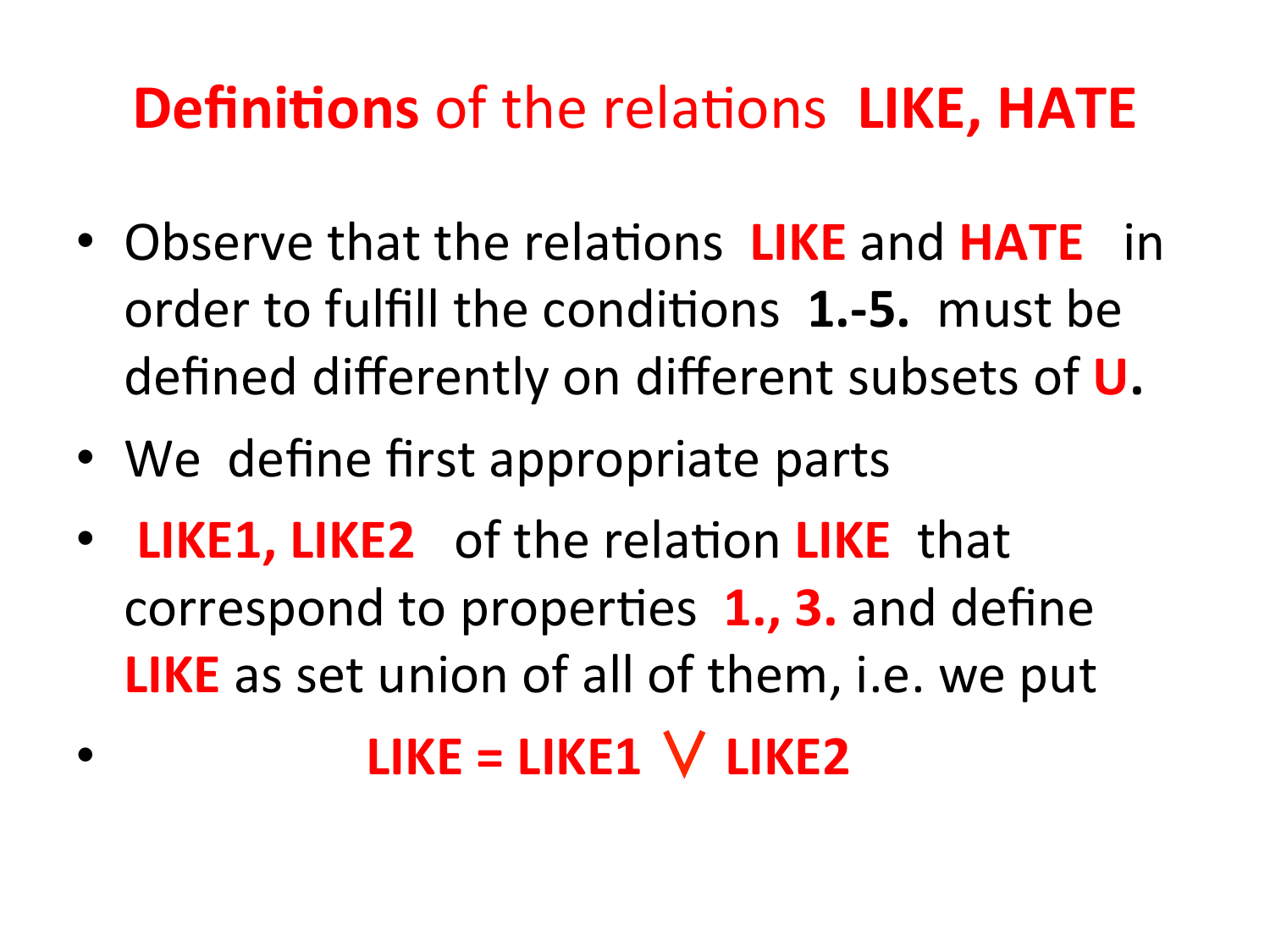#### • **PROPERTIES**

- *1. One cat likes all dogs*
- We define **LIKE1** as follows
- **LIKE1**⊆ **CAT x DOG** ⊆ **UxU**
- **LIKE1**⊆ **{ o1, o2} x { o3, o4, o5}** ⊆ **UxU**
- We put
- LIKE1 ={(o2, o3), (o2, o4), (o2, o5)}
- Observe that there are many ways of defining LIKE1 this is just my choice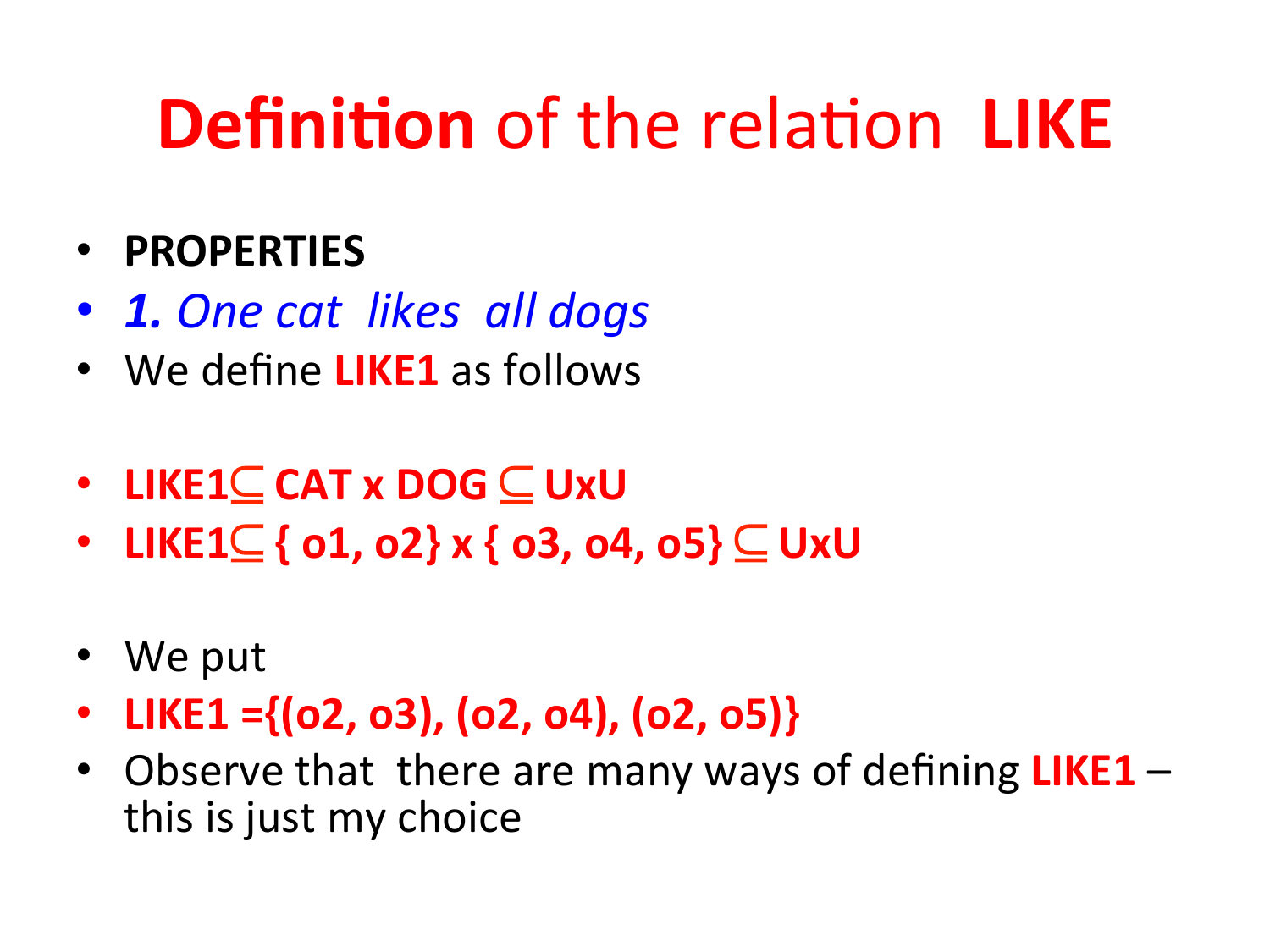- **PROPERTIES**
- 3. Everybody (cats and dogs) like all FOOD We define **LIKE2** as follows
- **LIKE2**⊆ **(CAT** ∨ **DOG) x FOOD** ⊆ **UxU**
- **LIKE1**⊆ **{ o1, o2, o3, o4, o5} x {o6, o7}** ⊆ **UxU**
- We put
- LIKE2 =  $\{$  o1, o2, o3, o4, o5 $\}$  x  $\{$  o6, o7 $\}$ **LIKE = LIKE1 ∨ LIKE2**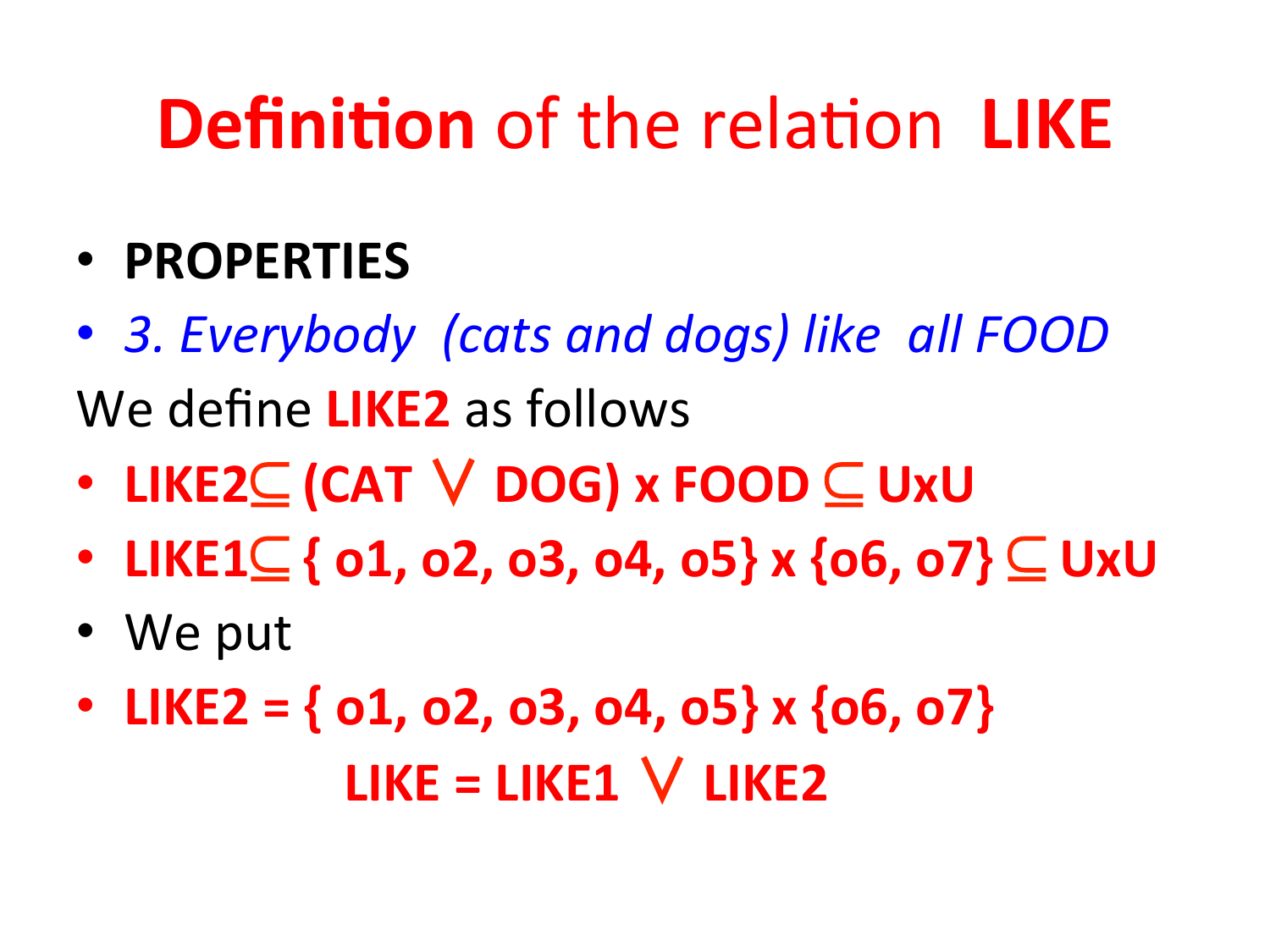- We define first appropriate parts
- **HATE1, HATE2, HATE3** of the relation **HATE** that correspond to properties **2., 4., 5.** and define **HATE** as set union of all of them, i.e. we put
- **HATE= HATE1** ∨ **HATE2** ∨**HATE3**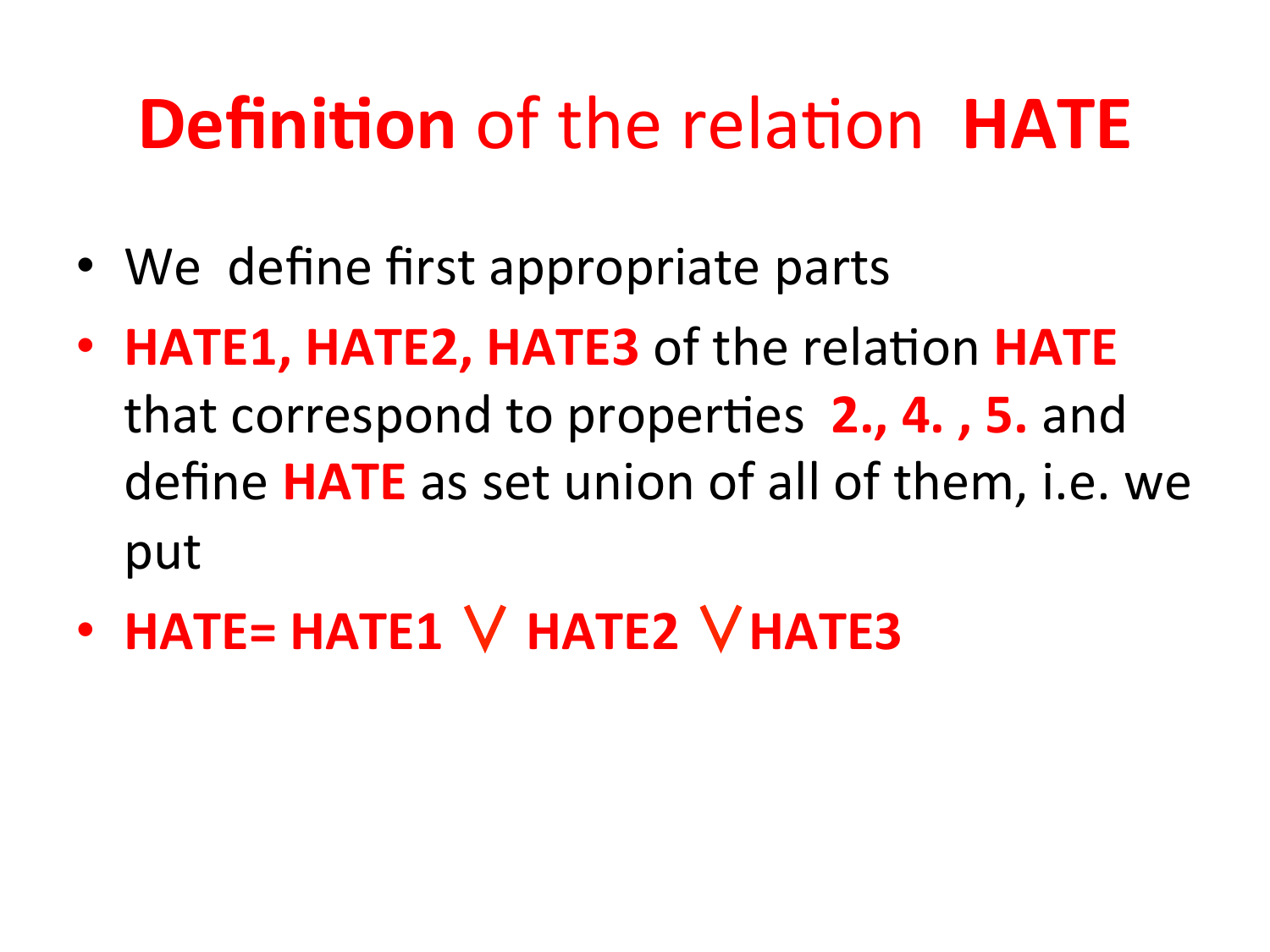#### • **PROPERTIES**

- **2.** One dog hates all cats.
- We define **HATE1** as follows
- **HATE1**⊆ **DOG x CAT**⊆ **UxU**
- **HATE1⊆** {  $\circ$ 3,  $\circ$ 4,  $\circ$ 5} x { $\circ$ 1,  $\circ$ 2} ⊆ UxU
- We put, for example
- **HATE1** ={( $05, 01$ ), ( $05, 02$ )}
- Observe that there are many ways of defining **HATE1**  $-$  this is just my choice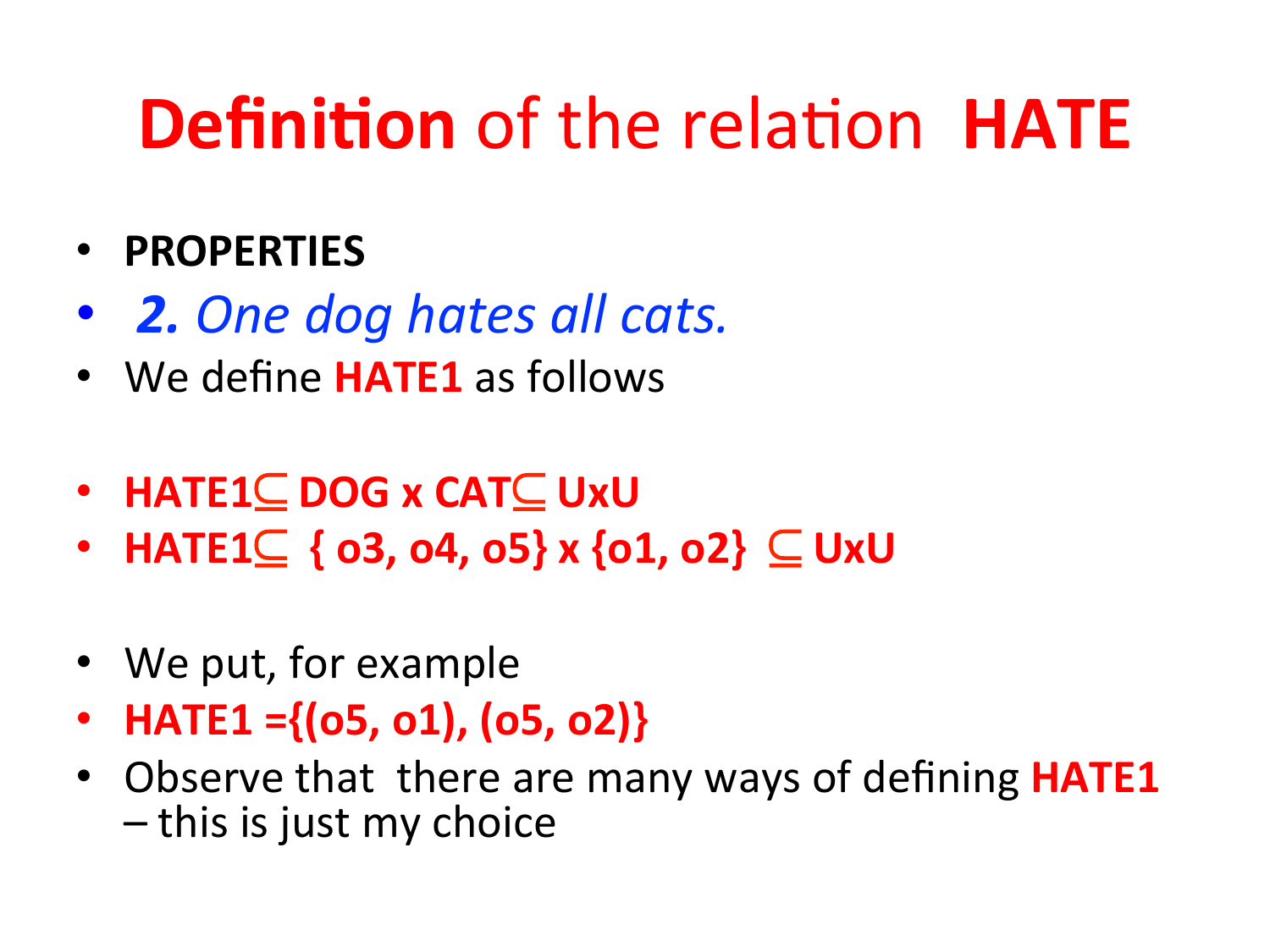#### • **PROPERTIES**

- *4. One dog hates cat food.*
- We define **HATE2** as follows
- **HATE2**⊆ **DOG x CFOOD**⊆ **UxU**
- **HATE2**⊆ **{ o3, o4, o5} x {o7}** ⊆ **UxU**
- We put, for examle
- **HATE2** ={ $(03, 07)$ }
- Observe that there are many ways of defining **HATE2**  $-$  this is just my choice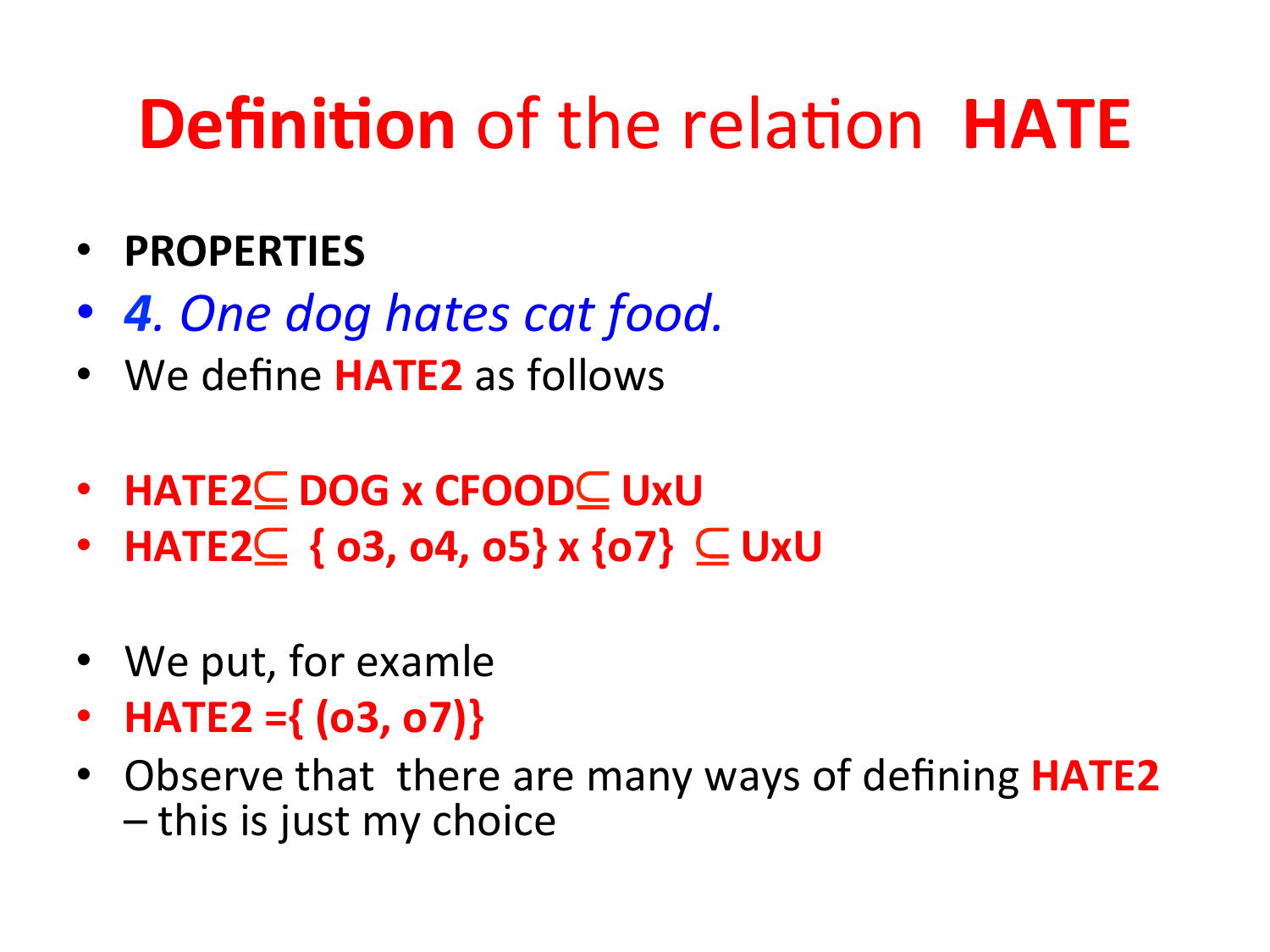- **PROPERTIES**
- *5. All cats hate dog food*
- We define **HATE3** as follows
- **HATE3**⊆ **CAT x DFOOD**⊆ **UxU**
- **HATE3**⊆ **{ o1, o2} x {o6}** ⊆ **UxU**
- We put **HATE3** =  $\{ (o1, o7), (o2, o7) \}$  **and**
- **HATE= HATE1** ∨ **HATE2** ∨**HATE3**
- Observe that there is only one way of defining **HATE3**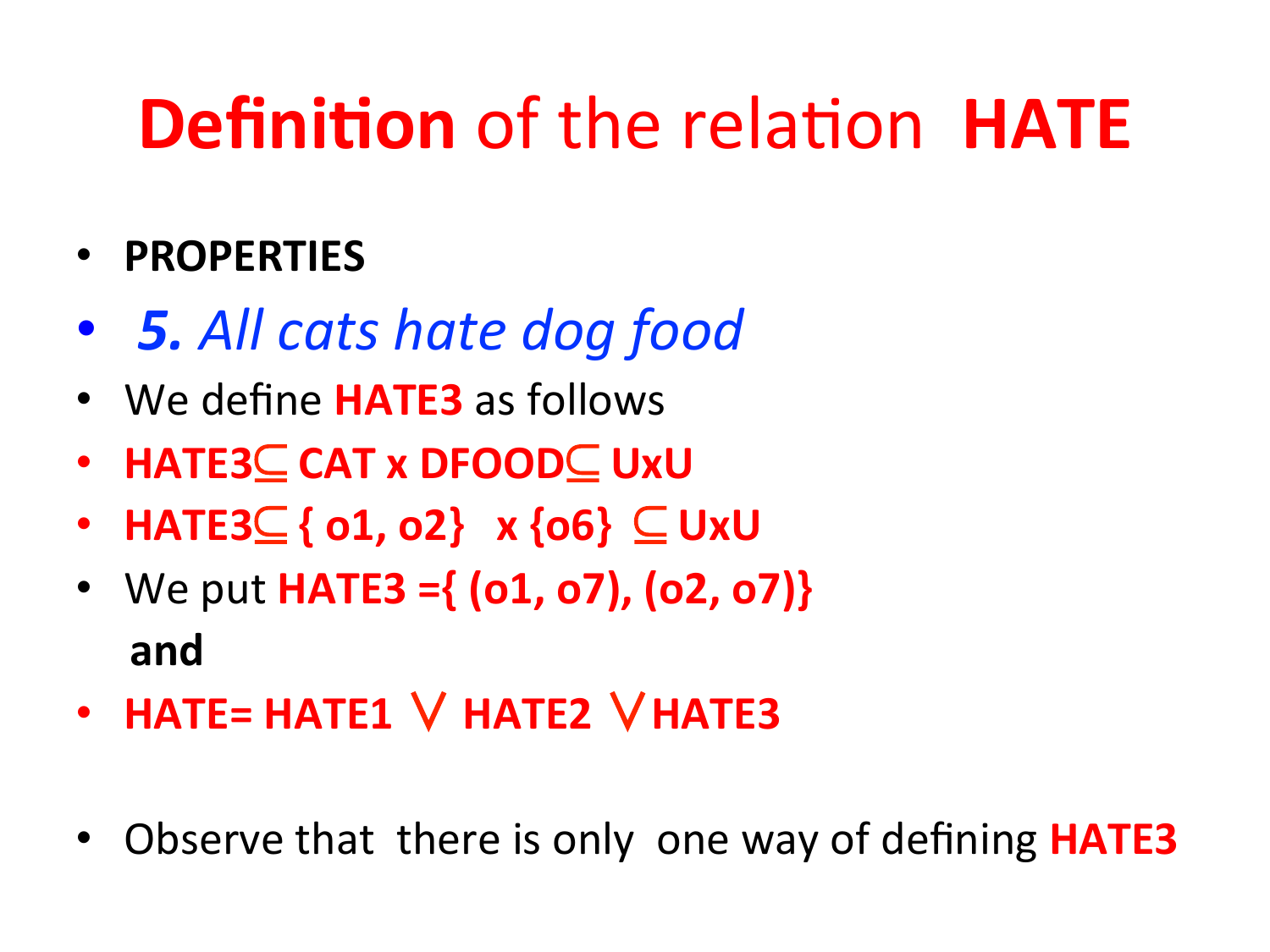#### **PART 2: PREDICATE LOGIC CONCEPTUALIZATION**

- Translations from Natural Language
- **Translate: "No house is red"**
- 1. Domain:  $X \neq \phi$
- 2. Predicates:  $A(x) x$  is a House  $B(x) x$  is red
- 3. Functions: (none)
- 4. Connectives: - "not"
- 5. Quantifiers:  $\exists_{A(x)}$  "some houses" (restricted)
- 6. RESTRICTED FORMULA:  $\exists_{A(x)} B(x)$
- **7. LOGIC FORMULA: ¬** ∃**x (A(x)** ∧ **B(x)**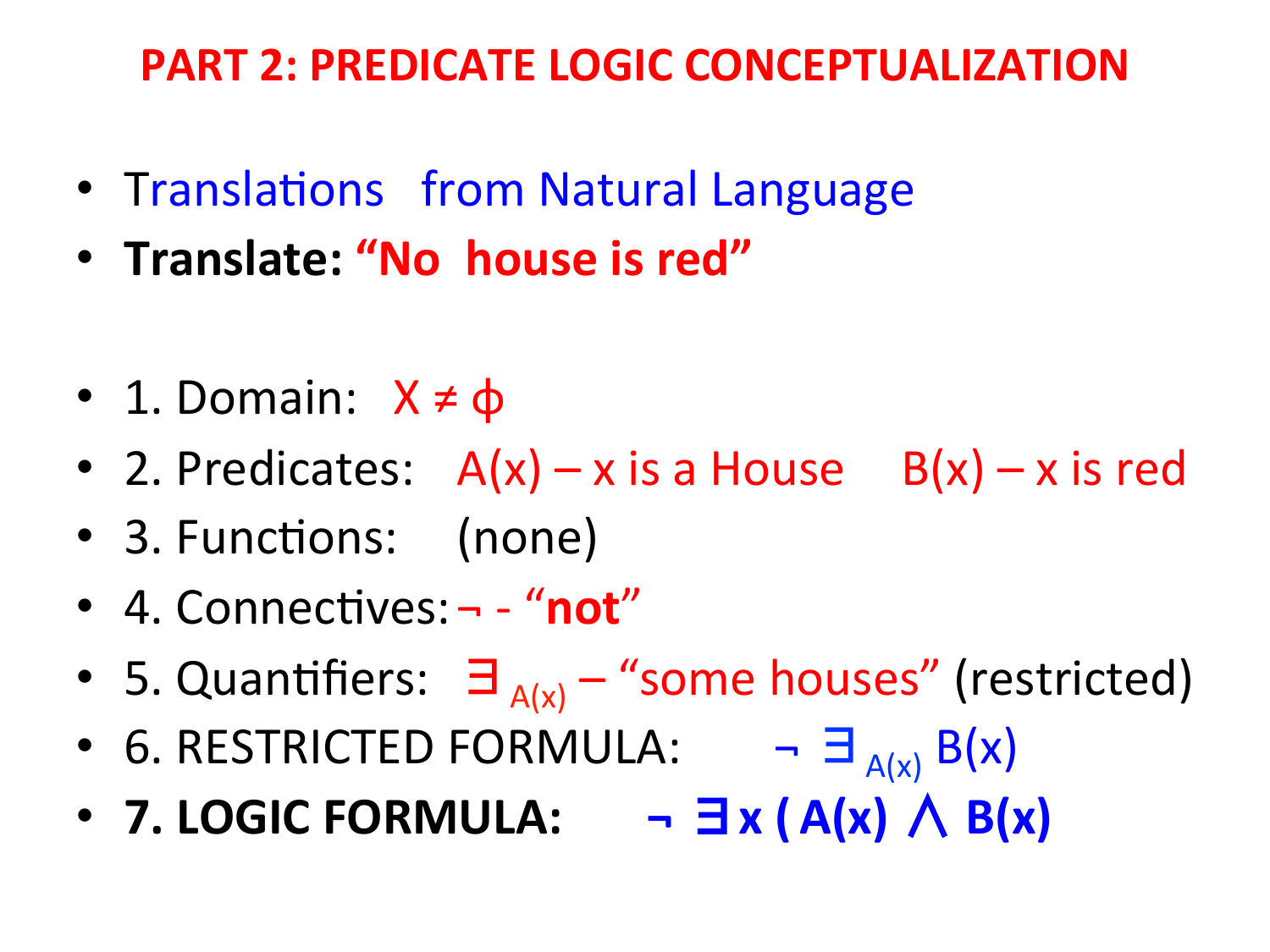### **PREDICATE LOGIC CONCEPTUALIZATION**

- Translations from Natural Language
- **BE CAREFUL!**
- **YOU MUST ALWAYS DO DIRECT TRANSLATION**
- **Never translate some logically EQUIVALENT FORM** like in this case (via de Morgan Laws)
- "All houses are not red"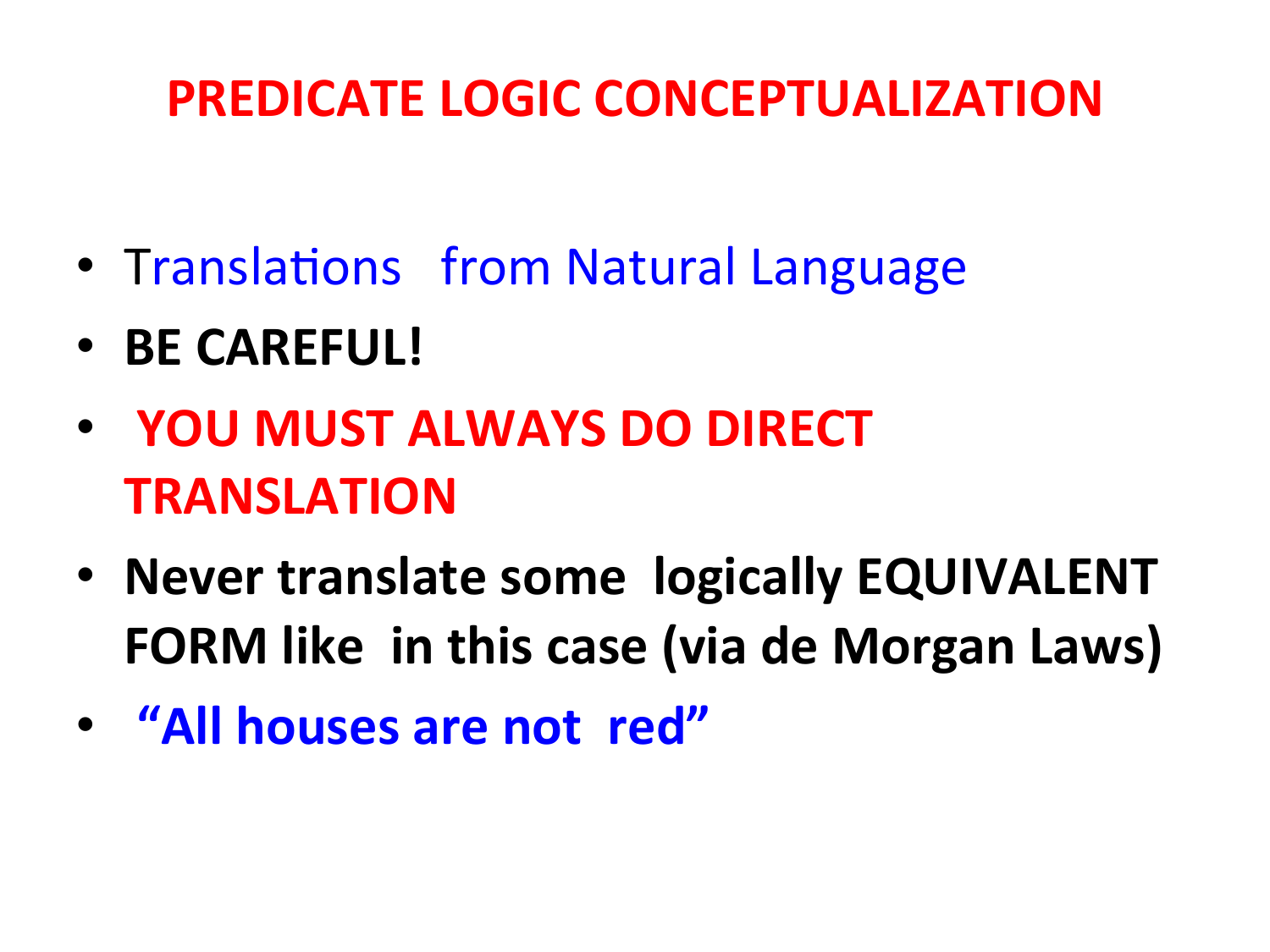#### **PREDICATE LOGIC CONCEPTUALIZATION**

- Translations from Natural Language
- Translate: "All houses are not red"
- 1. Domain:  $X \neq \phi$
- 2. Predicates:  $A(x) x$  is a house  $B(x) x$  is red
- 3. Functions: (none)
- 4. Connectives:  $-$  "not"
- 5. Quantifiers:  $\forall_{A(x)}$  "All houses" (restricted)
- 6. RESTRICTED FORMULA:  $\forall_{A(x)} \neg B(x)$
- **7. LOGIC FORMULA:**  $\forall$  (A(x)  $\Rightarrow$  ¬B(x))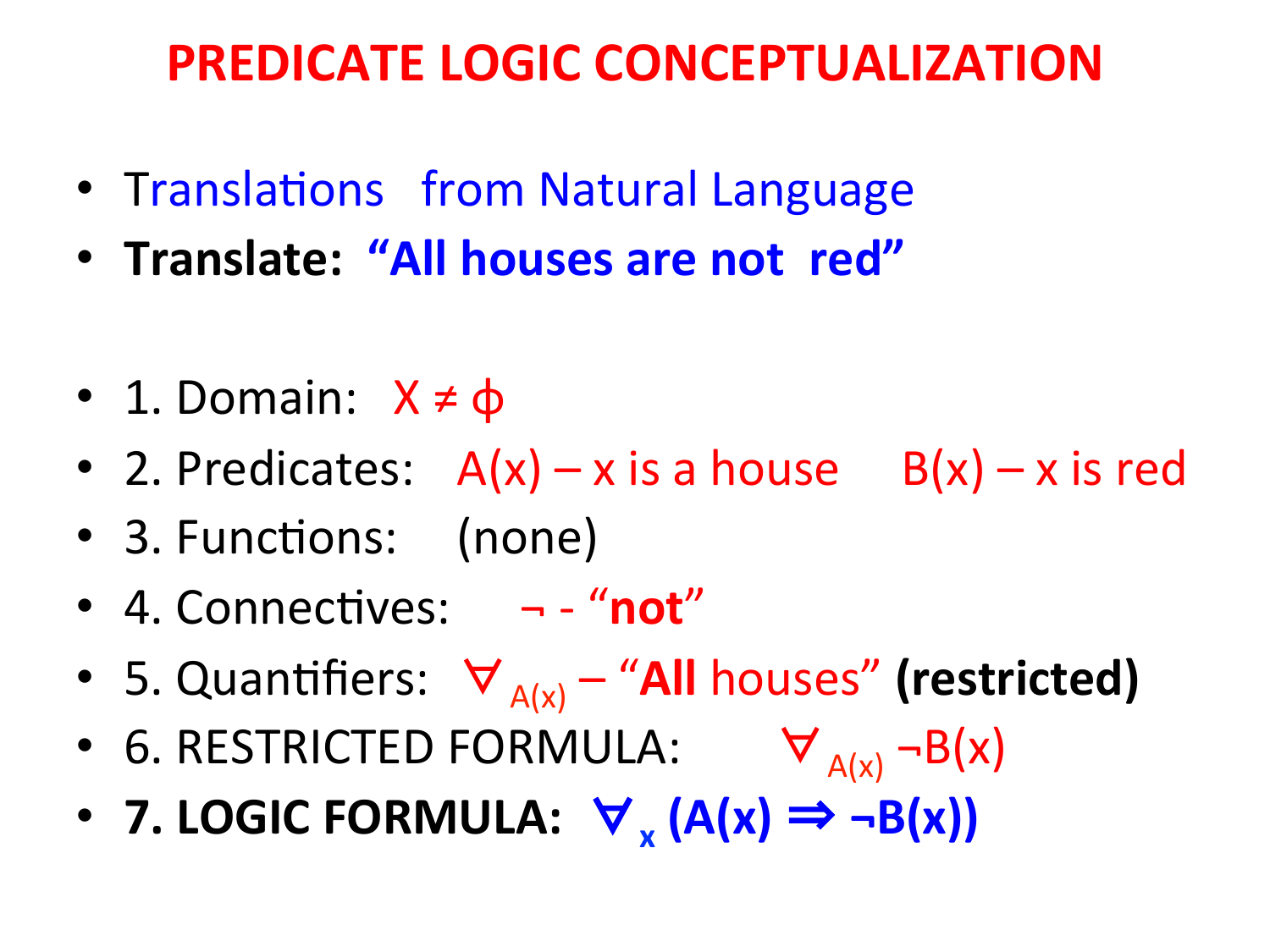## **Part 3: Rule Based Systems Exercises**

- Exercise 1
- Here are three simple **expert rules**
- **R1:** If your savings are small, then don't invest in stocks
- **R2:** If you have no children and large income, then invest in stocks
- **R3:** If you have children and small income, then invest in savings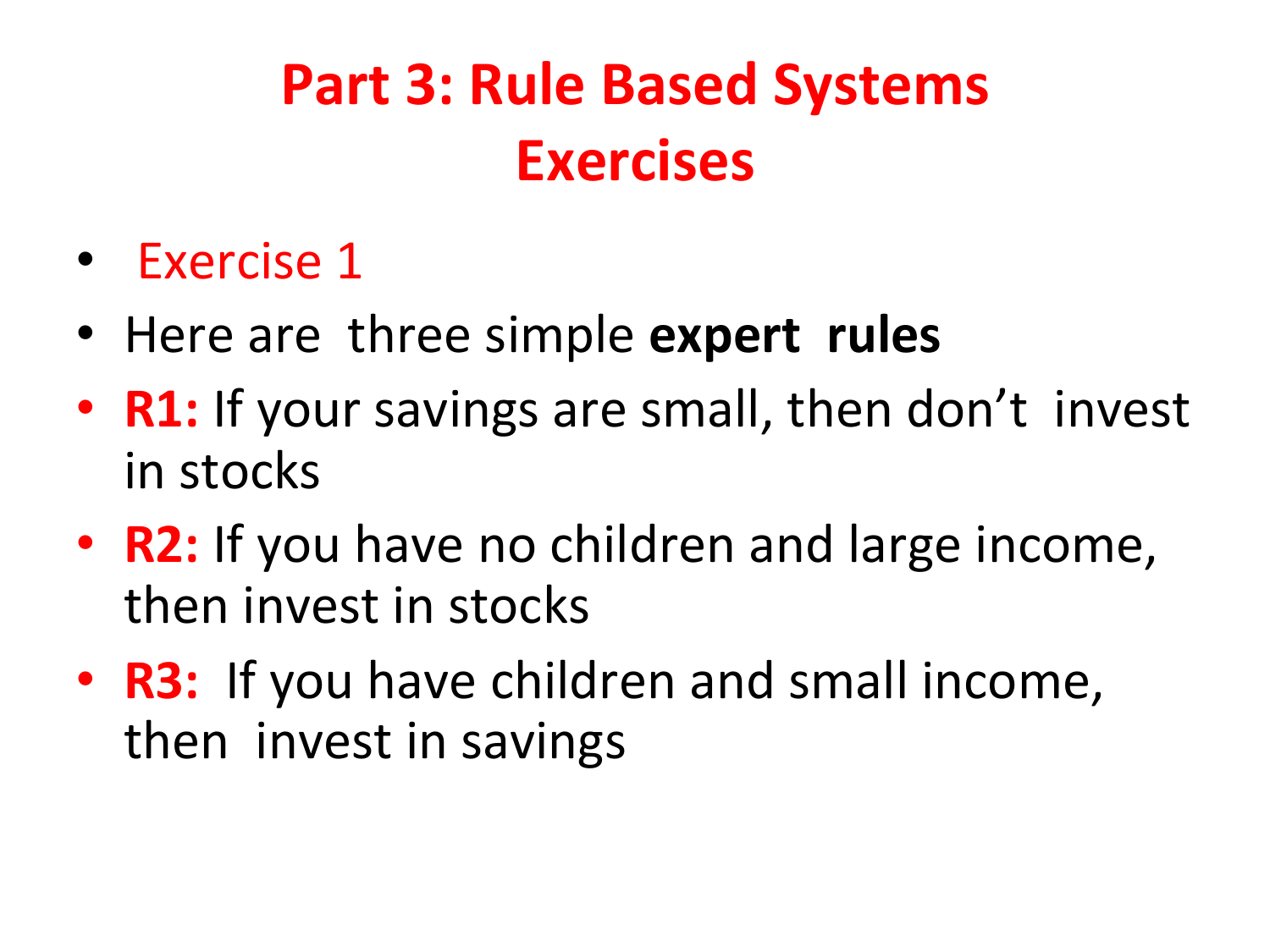• **Conceptualize** rules **R1, R2, R3 in Predicate Form** using predicates **attribute(x, value of attribute)** attribute(object, value of attribute)

**WRITE** a format of a database TABLE needed for **your conceptualization** 

REMARK: In order to express the rules Predicate **Form**, we must first define appropriate **ATTRIBUTES** and their values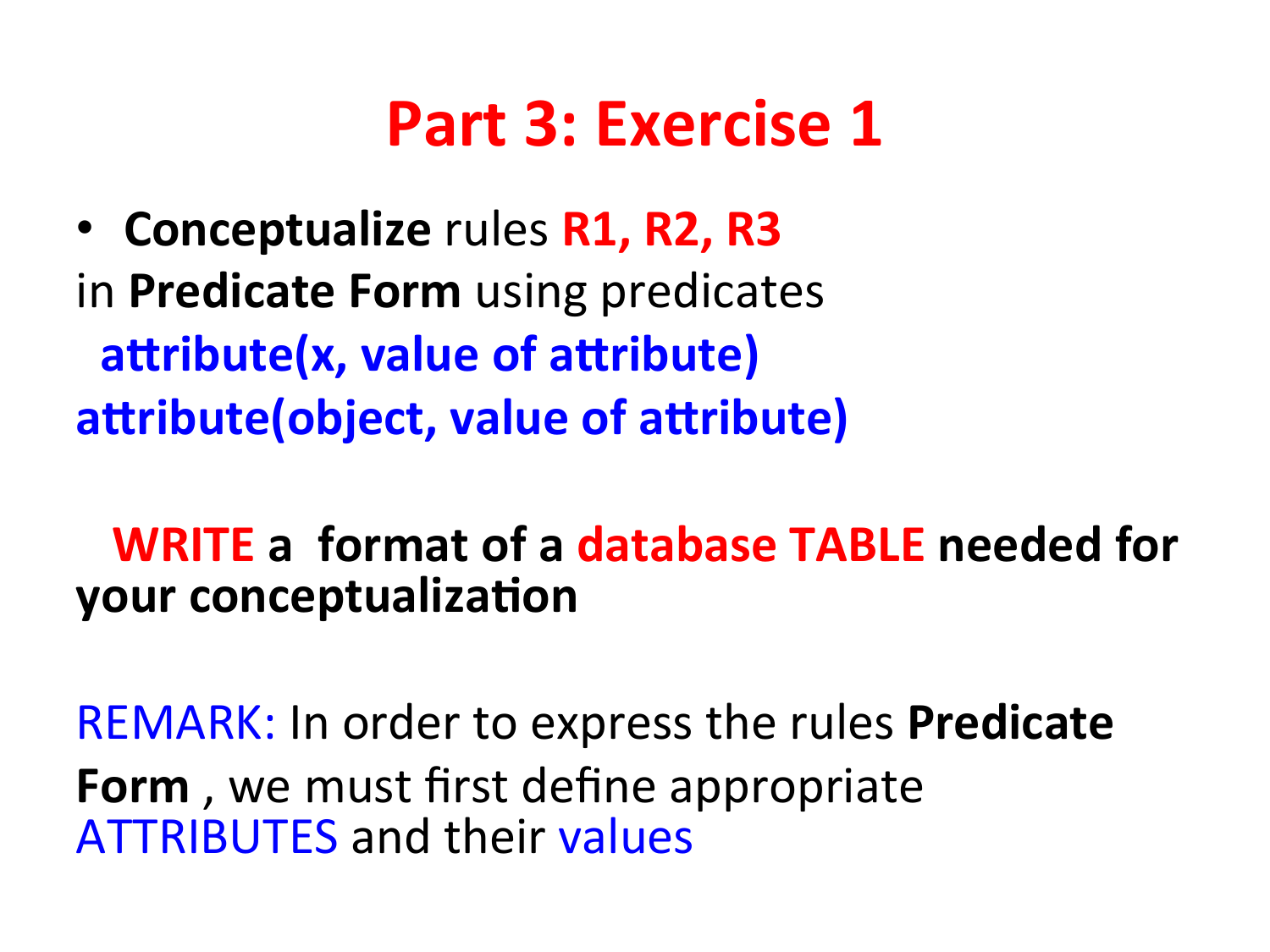- **We have the following ATTRIBUTES:**
- **Savings** Values: small, large
- **Income**

Values: small, large

- **InvestStocks** Values: yes, no
- **InvestSavings**
- Values: yes, no
- **Children** Values: yes, no

•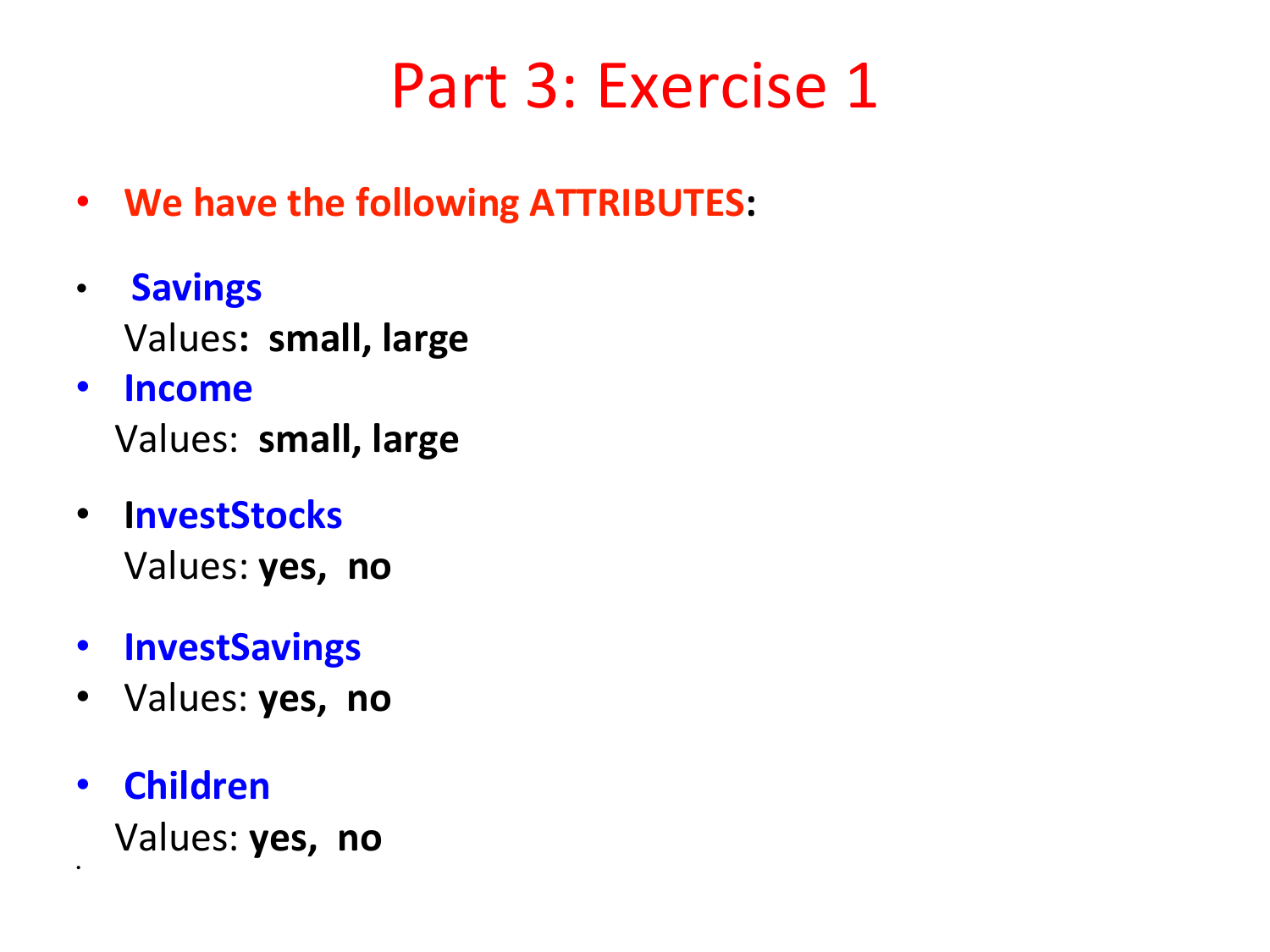### Exercise 1 Predicate Form Conceptualization

### Data Table Example with 3 records

| Records        | <b>Savings</b> | <b>Income</b> |     | InvesrStocks   InvestSavings | <b>Children</b> |
|----------------|----------------|---------------|-----|------------------------------|-----------------|
| $\overline{O}$ | small          | small         | yes | yes                          | yes             |
|                | large          | small         | no  | no                           | no              |
|                | small          | large         | yes | yes                          | no              |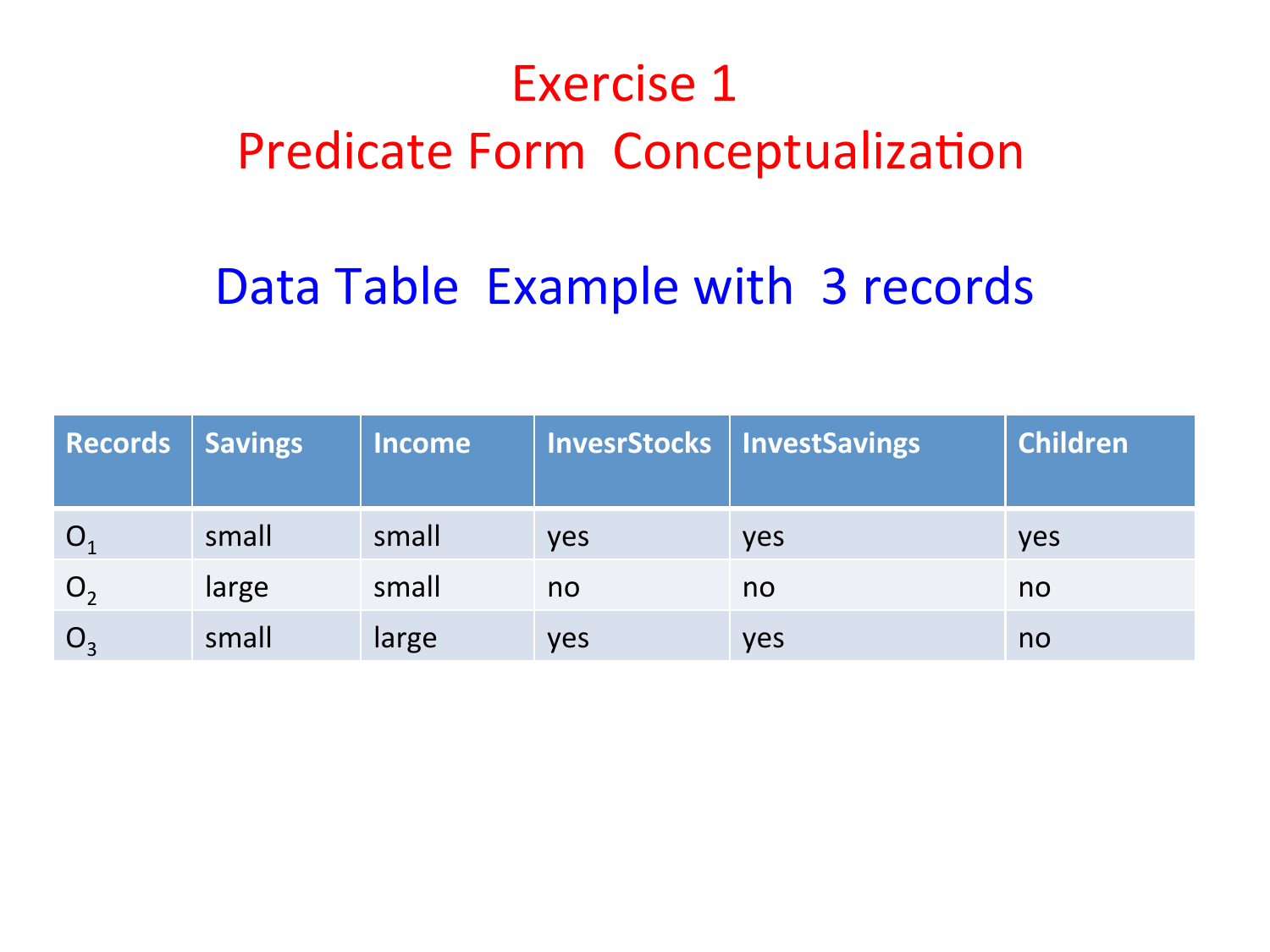## Exercise 1: Rules in Predicate Form

• **RULES:** 

• 

- **R1:** Savings(x, small)  $\rightarrow$  InvestStock (x, no)
- **R2:** Children(x, no)  $\wedge$  Income(x, large)  $\rightarrow$ InvestStocks(x, yes)
- **R3:** Children(x, yes)  $) \wedge$  Income(x, small)  $\rightarrow$ InvestSavings(x, yes)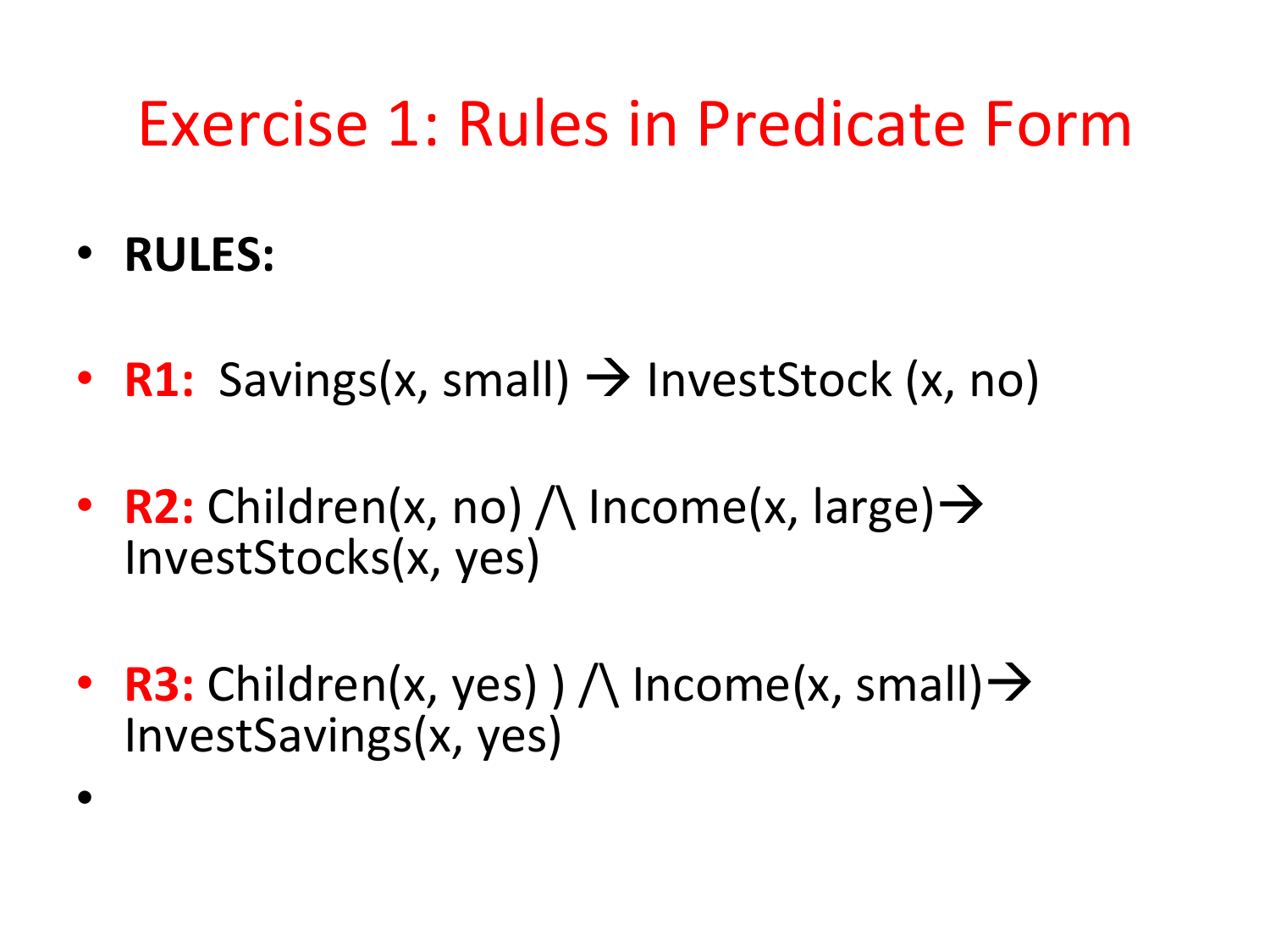## PART3: Exercise 2

- Exercise 2
- The initial database has the following **FACTS**
- F1: Savings(John, small)
- F2: Children(John, no)
- F3: Income(John, large)
- 1. Are these FACTS true in Exercise 1 Data Table for a record  $o = John?$
- **2.** Design a Data Table 2 in which the above **FACTS** are true
- **3.** Can you deduce InvestStocks(John, yes) on the base of the Data Table 2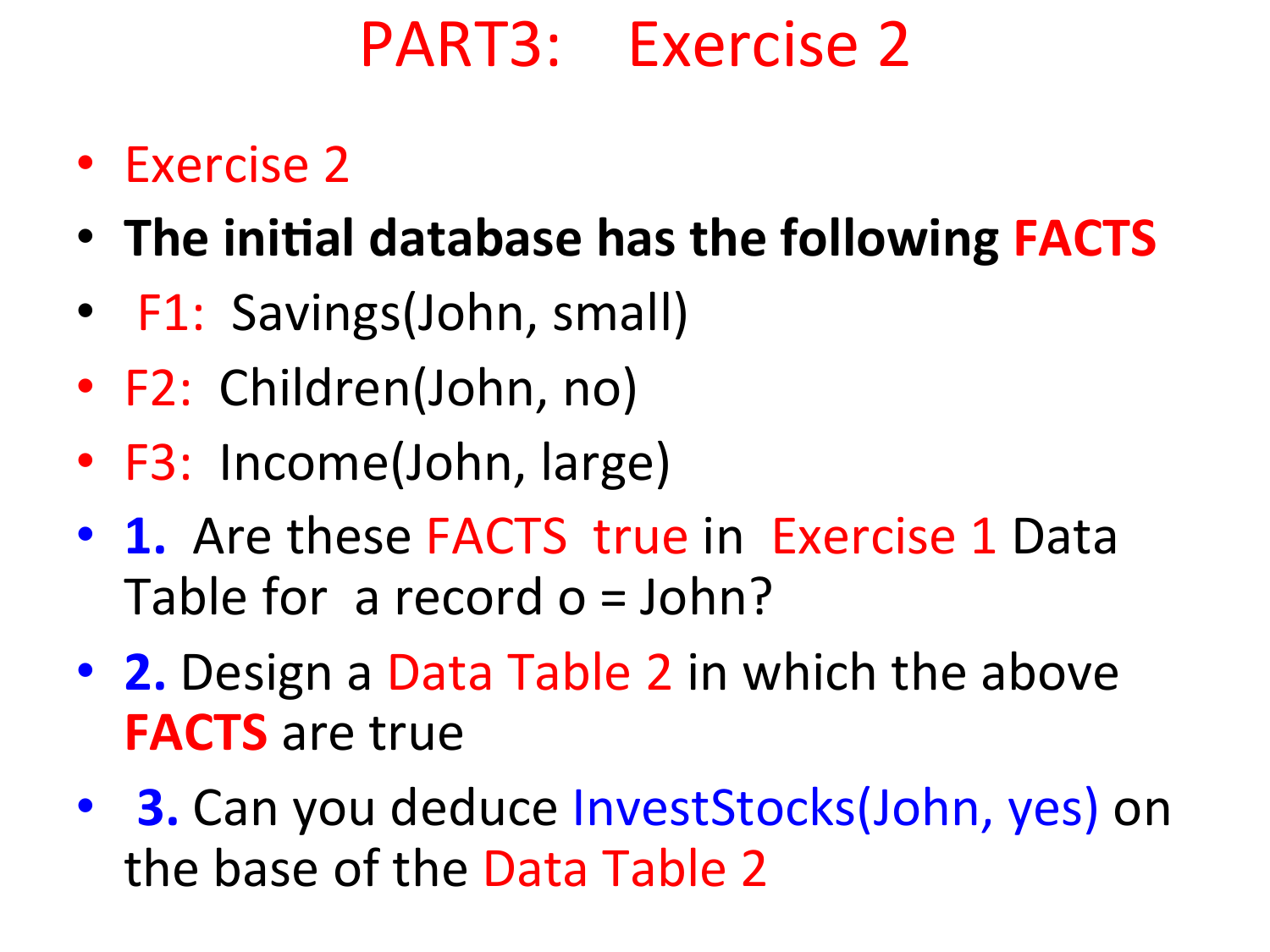- Given rules from Exercise 1:
- **R1:** If your savings are small, then don't invest in stocks
- **R2:** If you have no children and large income, then invest in stocks
- **R3:** If you have children and small income, then invest in savings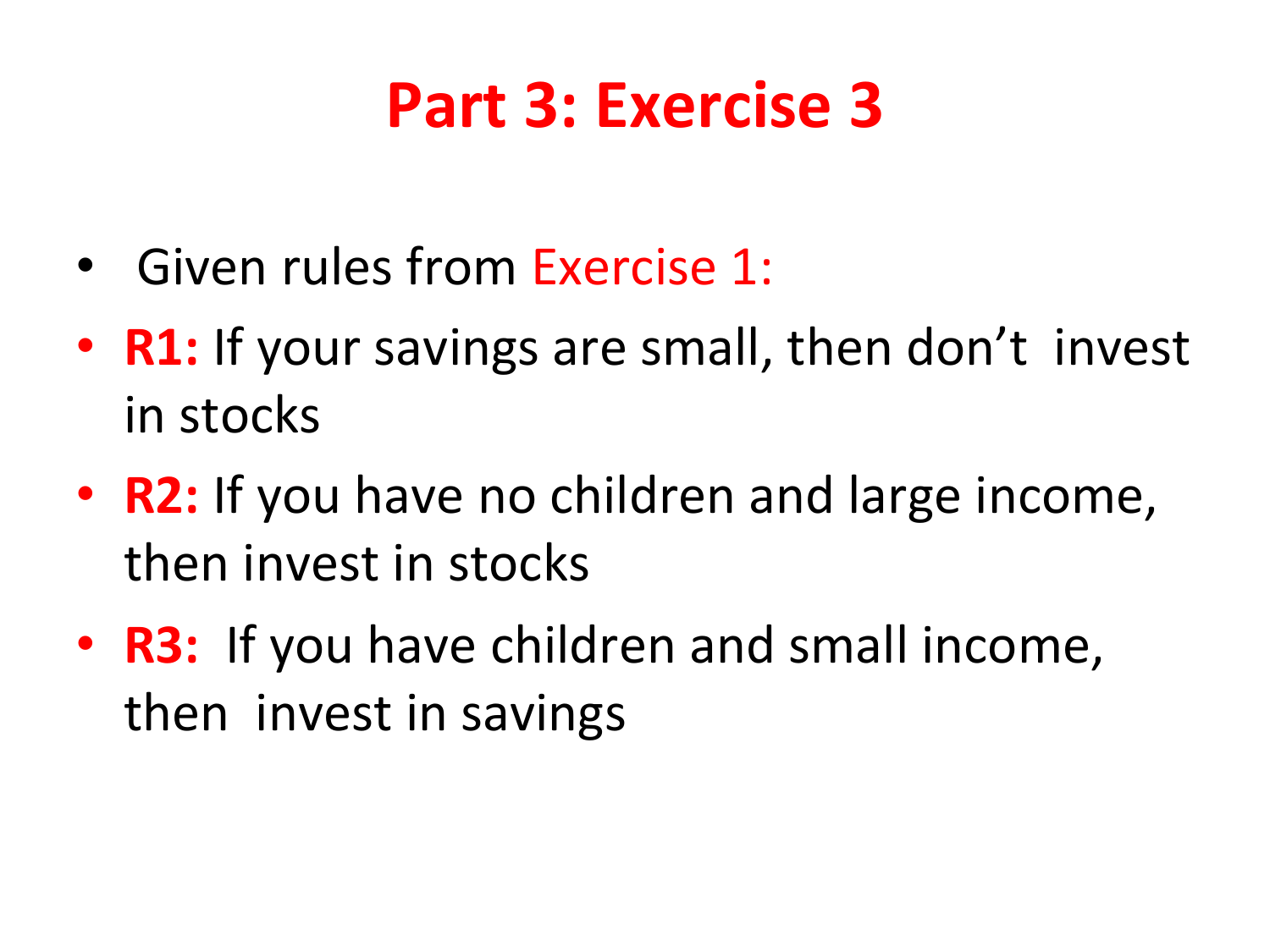• **Conceptualize** rules **R1, R2, R3** In **Propositional Logic** in two ways:

- 1. Rules admit **only** atomic formulas; i.e. rules are built from propositional variables only – call the set of rules **PR1**
- 2. Rules admit atomic formulas and negation of atomic formulas  $-$  call obtained set of rules **PR2**